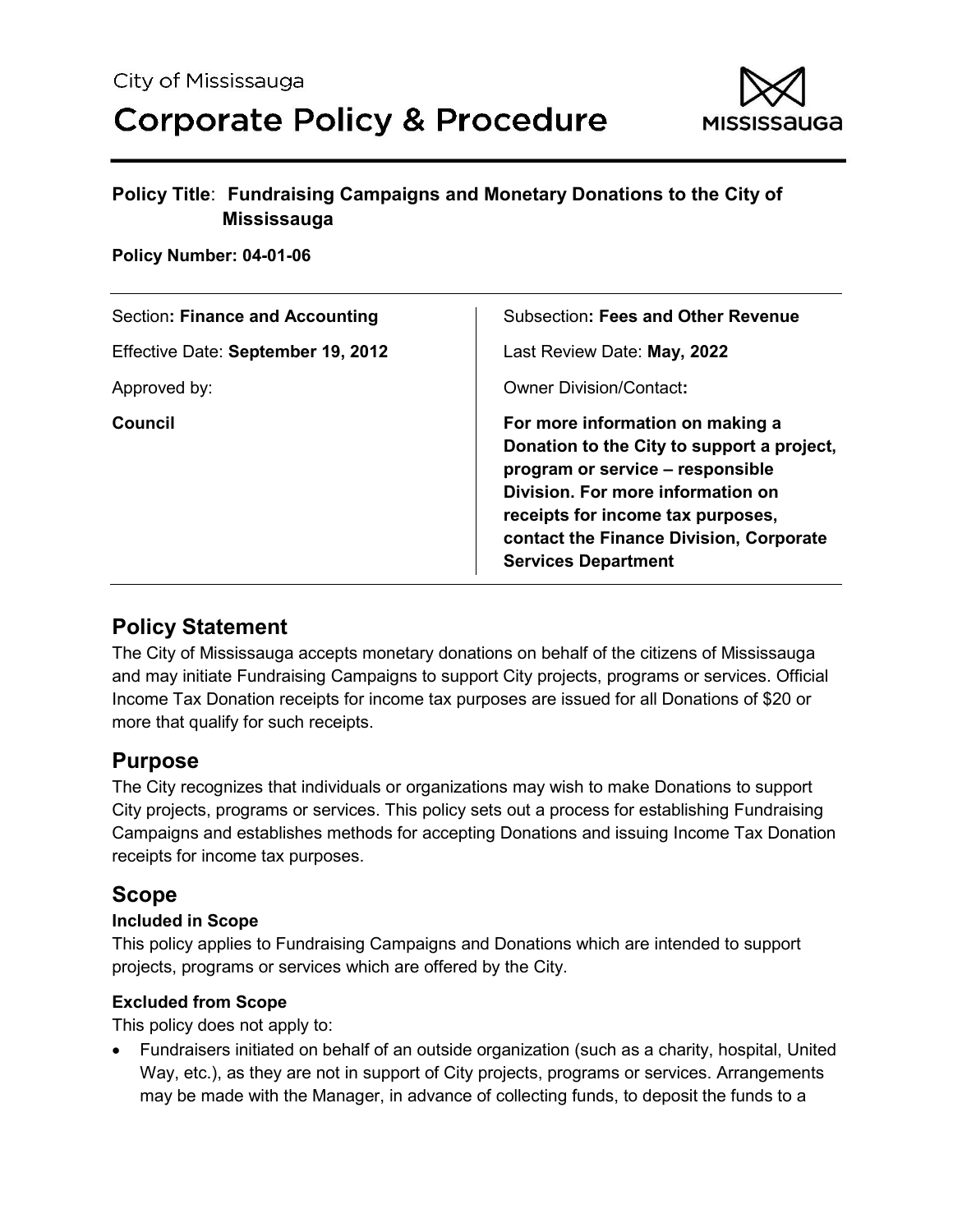City account to be held until they are forwarded to the organization. The City will not issue Income Tax Donation receipts purposes – if such receipts are required, arrangements for tracking donations and issuing receipts must be made between the staff responsible for the fundraiser and the organization receiving the donated funds

- Non-monetary donations (such as art, furniture, equipment, materials of historical interest, property, etc.) – refer to Corporate Policy and Procedure – [Donations of Assets to the City of](http://inside.mississauga.ca/Policies/Documents/05-07-01.pdf)  **[Mississauga](http://inside.mississauga.ca/Policies/Documents/05-07-01.pdf)**
- Donations of art refer to Corporate Policy and Procedure City Acquired Art
- Contribution to a City park as a tribute to an individual or organization refer to Corporate Policy and Procedure – [Tree and Bench Donation Program](http://inside.mississauga.ca/Policies/Documents/05-07-02.pdf)

#### **Ineligible for Income Tax Donation Receipts**

The following items do not qualify as Donations that are eligible for an Income Tax Donation receipt:

- Sponsorship funding in return for advertising, promotion or other consideration or benefit, or
- Contributions of skills or time through volunteer service

## **Definitions**

For the purposes of this policy:

"City" means The Corporation of the City of Mississauga.

"Donation" means either a monetary gift or the profit from the sale of goods (fair market value) for the purpose of fundraising, which have been given to the City voluntarily and without any contractual obligation or compensation or non-monetary consideration (e.g. advertising, promotion, services, etc.)

"Fundraising Campaign" means a program which is designed to raise funds to support a particular City project, program or service and which is conducted either by City of Mississauga staff only or by City of Mississauga staff in partnership with an outside organization. A Fundraising Campaign may include the sale of goods, with the profit from the sale being designated as a Donation. The routine sale of souvenir items is not considered a Fundraising Campaign.

"Manager" means the Manager of Accounting & Financial Reporting, Finance Division, Corporate Services Department or their designate.

"PMR" means either:

- The City of Mississauga staff person most responsible for the administration of a Fundraising Campaign, or
- Where a Fundraising Campaign does not exist, the director responsible for the project, program or service to which the Donation is made or their designate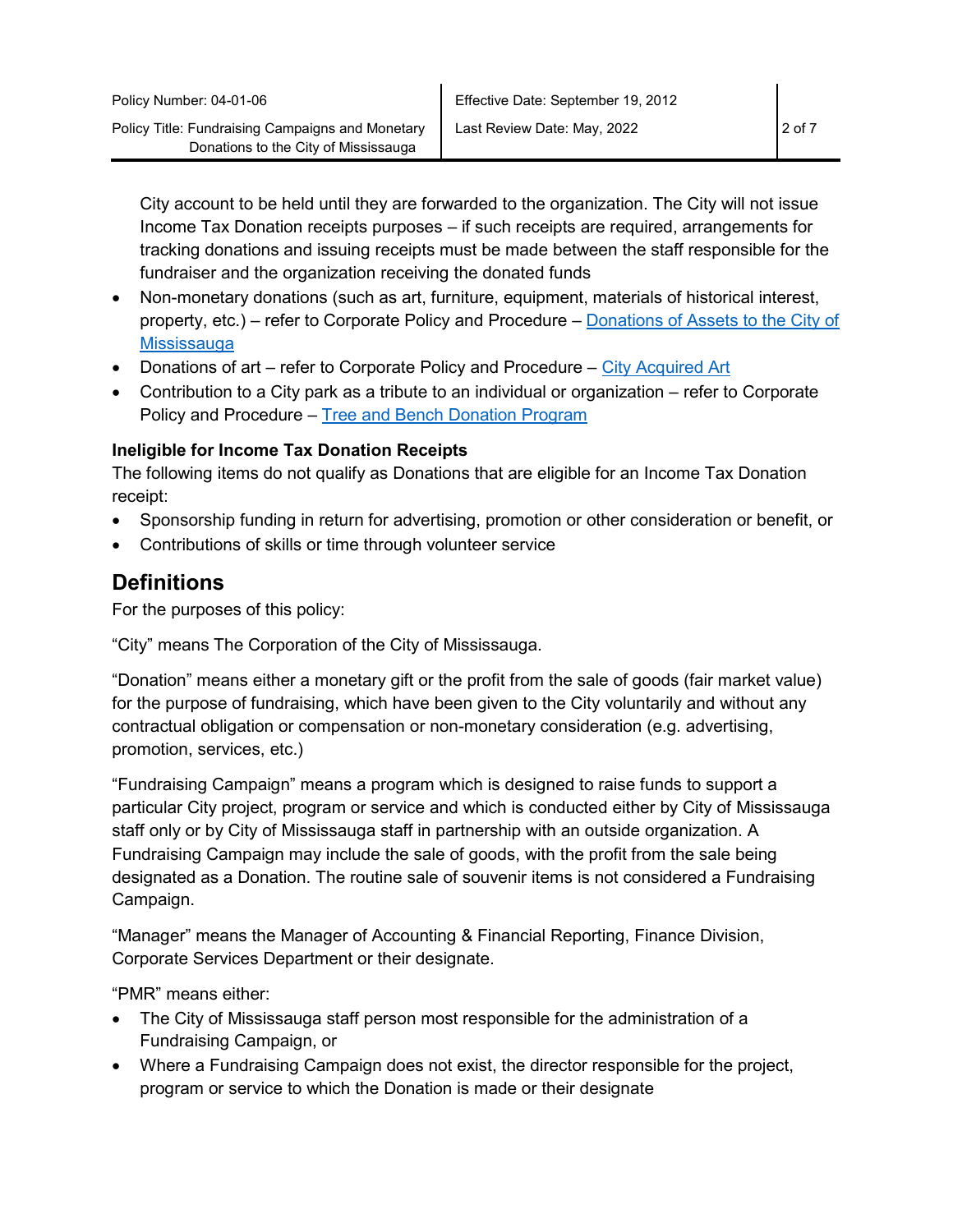## **Accepting Donations**

Donations will be accepted only as contributions to support projects, programs or services which are offered by the City of Mississauga. All cheques must be payable to the City.

City departments, in consultation with Finance, will designate Donations without special requests to the project, program or service that best matches the donor.

#### **Donations to Established Fundraising Campaigns**

Donations to established Fundraising Campaigns (e.g. SCARF - Special Care of Animals and Resources Fund; Friends of the Library; Green Gifts Program) do not require further approval. Where a special request from the donor is not included in an existing agreement, the PMR must consult with Financial Services and Legal Services to ensure that the appropriate procedures are followed prior to accepting the Donation (e.g. a report to Council; the signing of an agreement).

#### **Donations without Special Requests Up To and Including \$2,000**

The PMR may accept or decline any Donation up to and including \$2,000 where there is no established Fundraising Campaign and there are no special requests by the donor for use of the Donation.

#### **Donations without Special Requests Over \$2,000**

All Donations in excess of \$2,000 where there is no established Fundraising Campaign and where there are no special requests by the donor for use of the Donation must be approved by the PMR's commissioner. The commissioner has the right to refuse any Donation where they determine that it is not in the City's best interests to accept the Donation. The Mayor and Members of Council are to be copied on correspondence advising the donor that the City is either accepting or declining the Donation.

#### **Donations with Special Requests**

Where the City wishes to place restrictions or conditions on the use of Donations where there is no established Fundraising Campaign or the donor wishes to provide direction as to the use or intent of the Donation, the PMR must consult with Financial Services and Legal Services to ensure that the appropriate procedures are followed prior to accepting the Donation (e.g. a report to Council; the signing of an agreement).

The applicable commissioner must approve the recommendation from the Manager and Legal Services and inform the Mayor and Members of Council of the Donation if a report to Council is not required. The commissioner has the right to refuse any Donation where they determine that it is not in the City's best interests to accept the Donation.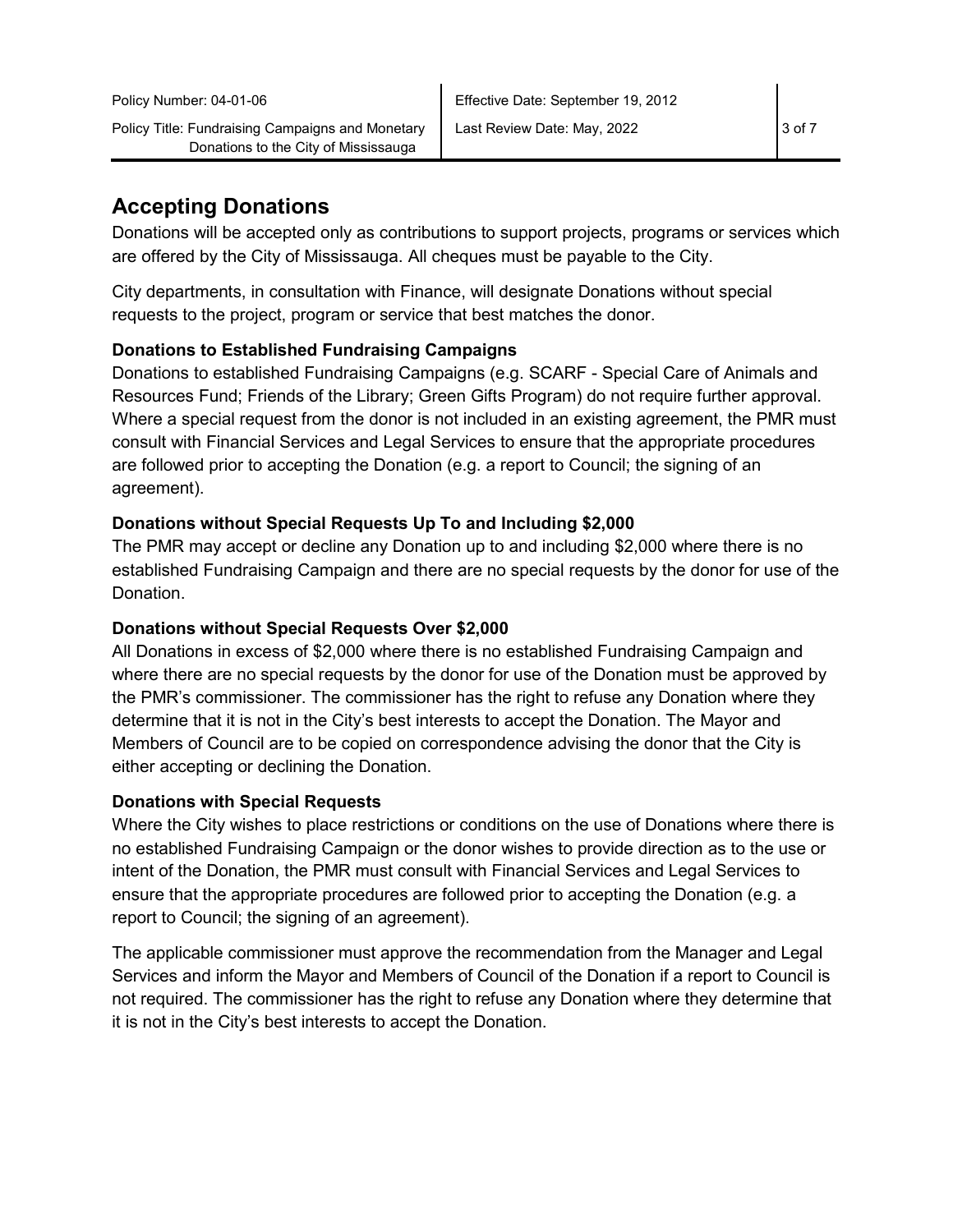#### **Acknowledgement**

The director responsible for the Fundraising Campaign, or for the operating area receiving the Donation, will determine an appropriate means of acknowledging the Donation, such as a letter of appreciation. The PMR will ensure that Donations are acknowledged accordingly.

#### **Receipts for Income Tax Purposes – Monetary Donations**

An official receipt for income tax purposes can be issued for all monetary Donations of \$20 or more, provided that Finance confirms that the Donation is eligible according to Canada Revenue Agency (CRA) guidelines. Where requested by the donor, the PMR must request receipts for income tax purposes from the Manager.

### **Receipts for Income Tax Purposes – Sale of Tickets**

For Donations raised through the sale of tickets for dinners or events, etc. where the ticket price includes a Donation component, only the profit is considered an eligible Donation. An Income Tax Donation receipt may only be issued for the eligible amount. Finance must retain backup supporting documentation that validates the Donation portion. Where possible, the Donation portion should be clearly identified to the purchaser.

The purchase of goods or services and/or silent auction items for fundraising does not qualify for an Income Tax Donation receipt, as a direct benefit is received from the purchase.

### **Fundraising Campaigns**

Fundraising Campaigns may be established to support specific City projects, programs or services. These Fundraising Campaigns require the preapproval of the City's Leadership Team. A PMR for the campaign must be designated. In order to ensure compliance with the CRA's prescribed tax receipt guidelines, the Manager must be consulted to ensure eligibility for Income Tax Donation receipts, prior to approval.

Once approved by the Leadership Team, the Manager must be advised of the Fundraising Campaign and of the name of the PMR.

## **Procedures**

Donations can be made by mail, on-line or in person at City facilities. When approved by the Leadership Team, Fundraising Campaigns may also be posted on the City's web site. Donations to these campaigns may also be made on-line through the City's web site.

#### **Donations Made at City Facilities**

Where Donations are received at City facilities, the following procedures apply:

1. Where a Donation is made by cheque, the cheque must be made payable to The City of Mississauga, rather than to the Fundraising Campaign or to a City department or division.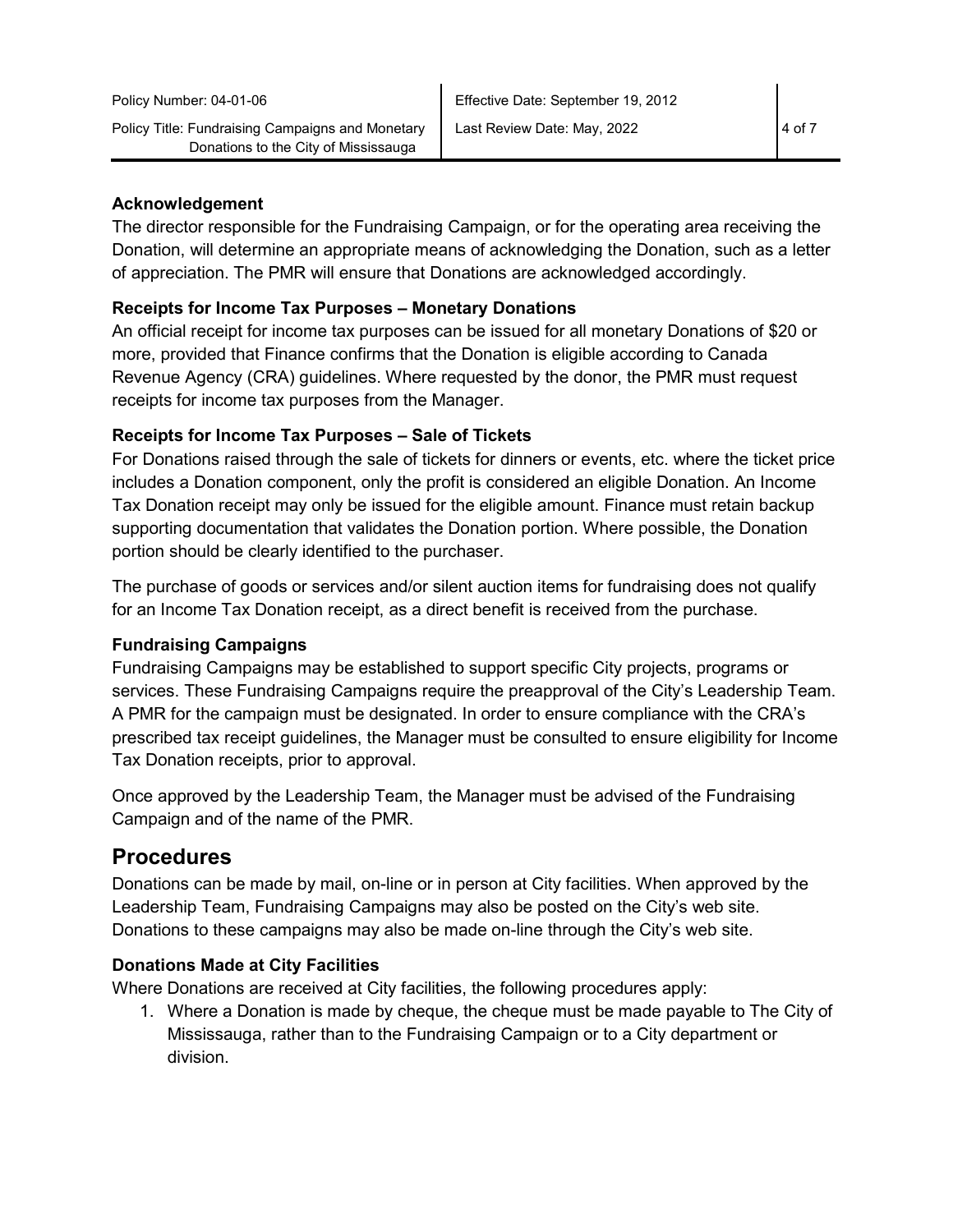- 2. The Donation must be received in accordance with Corporate Cash Handling policies and procedures and/or departmental cash handling procedures. The person receiving the Donation must obtain all pertinent information (i.e. name, including middle initial if available and address of donor; amount of Donation; any direction as to the use or intent of the Donation; any restrictions on publicizing the name of the donor). The PMR must be advised of the Donation.
- 3. The PMR must maintain a record of the Donation and all particulars. If the Donation is for \$20 or more and qualifies for an Income Tax Donation receipt, it must be authorized by the PMR, who will request the receipt from the Manager. The request must include a copy of the City deposit slip to confirm that the Donation was received; the name and address of the donor; and the name of the Fundraising Campaign or the City project, program or service to which the Donation applies. The PMR's authorization indicates that no consideration has been or will be given with respect to the Donation. The Manager may also require written confirmation from the PMR that no consideration has been or will be given.
- 4. The Securities Administrator, Treasury Services, Finance Division will return an official Income Tax Donation receipt to the PMR for delivery to the donor and appropriate acknowledgement. Receipts for Donations made by cheque will not be issued until at least 10 days after the Donation has been deposited to the City's accounts, to allow time for the cheque to clear the bank.

#### **Donations Made On-Line**

Where Donations are made on-line, the following procedures apply:

- 1. An e-mail order confirmation receipt will be sent to the donor automatically.
- 2. A copy of the Donation order information will be sent to the PMR. The PMR must maintain a record of the Donation, including the name and address of the donor; the amount of the Donation; any direction as to the use or intent of the Donation; and any restrictions on publicizing the name of the donor.
- 3. If the Donation is for \$20 or more, and it qualifies for an official Income Tax Donation receipt, it must be authorized by the PMR, who will request the Income Tax Donation receipt from the Securities Administrator. A copy of the Donation order information that includes the name and address of the donor; and the name of the Fundraising Campaign or the City project, program or service to which the Donation applies must be included with the request. The PMR's authorization indicates that no consideration has been or will be given with respect to the Donation.
- 4. Securities Administrator prepares and forwards an official Income Tax Donation receipt to the PMR for delivery to the donor and appropriate acknowledgement.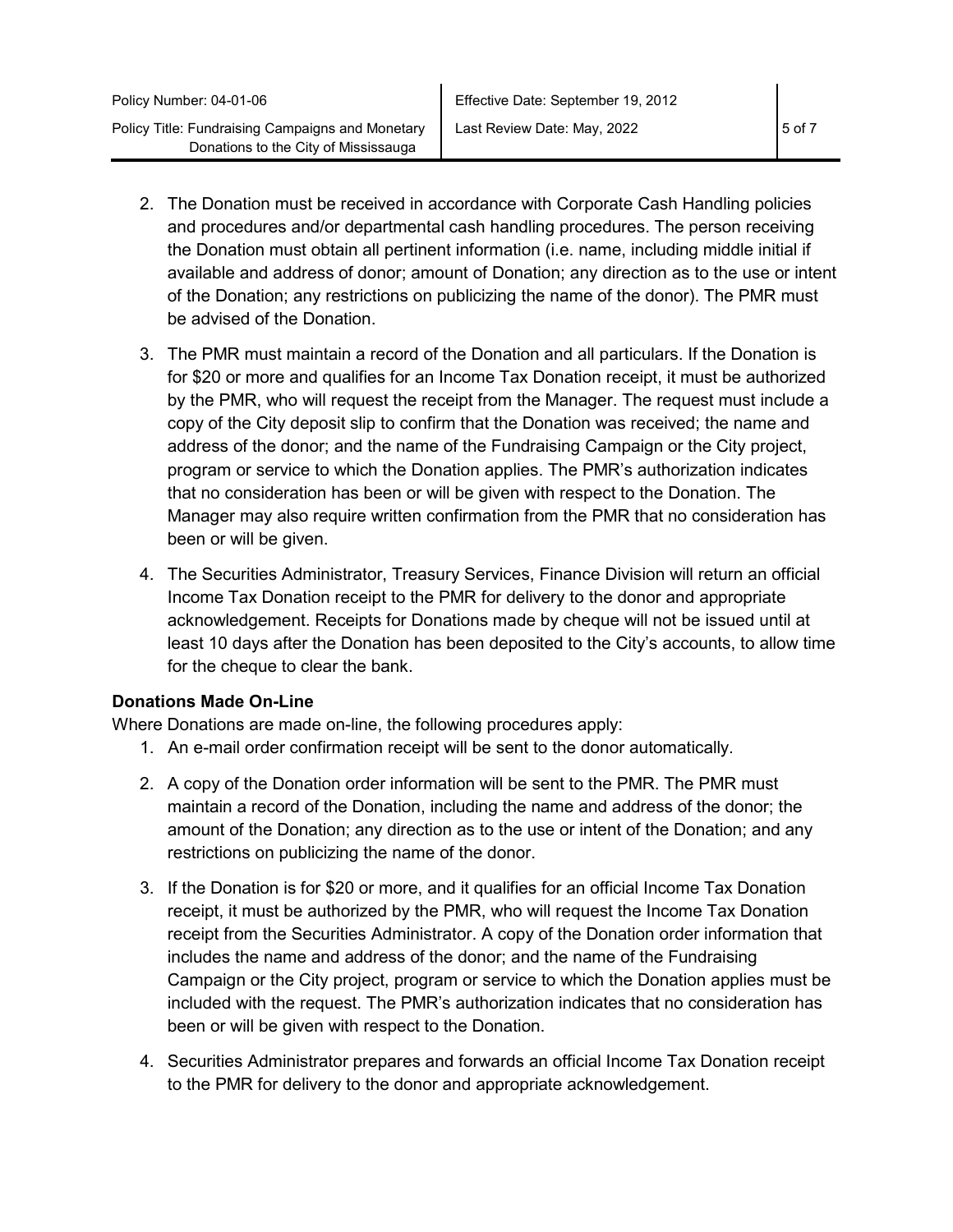## **Records**

#### **Income Tax Donation Receipt Generation**

The Securities Administrator records approved Income Tax Donation receipt requests according to the year the request was made. A numbered tax receipt, which must be recorded on the tax receipt request documentation for revenue and audit purposes, must be generated.

Finance may reissue Income Tax Donation receipts in the event they are misplaced. Reissued tax receipts must be stamped as "duplicate" before being sent to the customer.

#### **Record Retention**

Corporate Finance will retain all system generated records and supporting documentation for Income Tax Donation receipt requests in accordance with the Records Retention By-Law 0097- 17, as amended from time to time.

#### **CRA Guidelines for Record Keeping**

Records and books of account must be kept at the City address on record with the Minister of National Revenue (the "Minister"). The records and books of account are required to contain:

- 1. Information in a form that will enable the Minister to determine whether there are any grounds for the revocation of the City's registration.
- 2. A duplicate of each Income Tax Donation receipt containing the information required by the *Income Tax Act* (Canada) for a Donation received by the City.
- 3. Any other information in a form that will enable the Minister to verify the Donations to the City for which a deduction or tax credit is available.

## **Accounting**

All Donations must be credited to general ledger element number 530105 (Donations – General) for accounting and reporting purposes.

Donations may be spent only for their intended purpose and, if directions have been provided in relation to the Donation, in keeping with those directions.

Donations should be spent in the same fiscal year in which they were received. If the funds are not spent in the same fiscal year, the Donation may be placed in an assigned deferred revenue account to be used the following year. If the funds are to be retained and used over a longer term, the Donation will be placed in an assigned reserve fund account. The reserve fund account will be established and funds will be transferred in accordance with the Reserve and Reserve Fund By-law, as amended.

Standard procedures for monitoring accounts apply. Refer to Corporate Policy and Procedure – Financial Controls and Budget Monitoring.